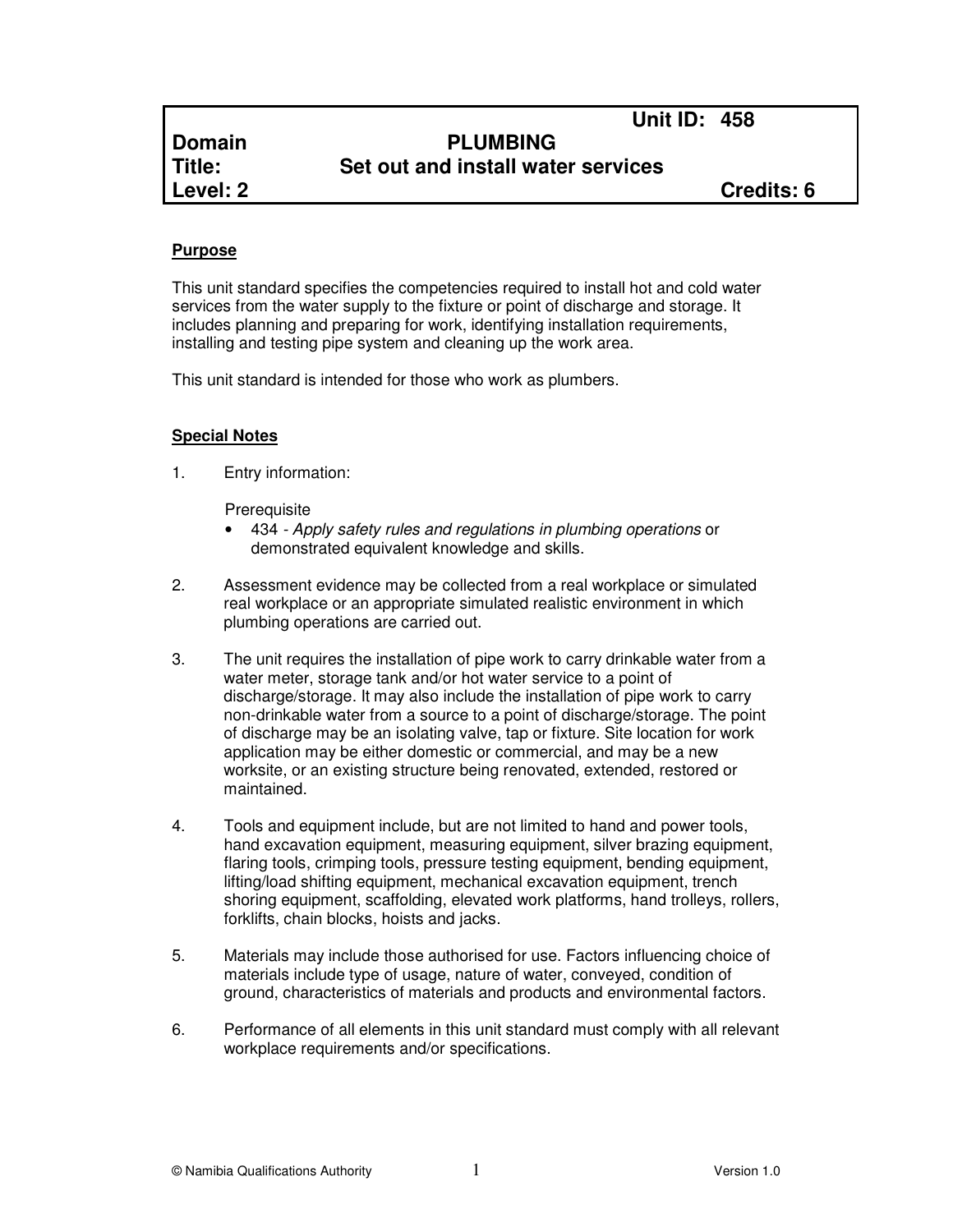- 7. Regulations and legislation relevant to this unit standard include the following:
	- Labour Act, No. 6, 1992
	- Occupational Health and Safety Regulations No. 18, 1997 and all subsequent amendments.

### **Quality Assurance Requirements**

This unit standard and others within this subfield may be awarded by institutions which meet the accreditation requirements set by the Namibia Qualifications Authority and the Namibia Training Authority and which comply with the national assessment and moderation requirements. Details of specific accreditation requirements and the national assessment arrangements are available from the Namibia Qualifications Authority and the Namibia Training Authority on www.nta.com.na.

## **Elements and Performance Criteria**

## **Element 1: Plan and prepare for work**

## **Range**

Planning and preparation may include but is not be limited to workplace inspection, equipment defect identification, assessment of conditions and hazards and determination of work requirements.

## **Performance Criteria**

- 1.1 Drawings and specifications are obtained.
- 1.2 Health and safety requirements associated with setting out and installing water services, and the workplace environment, are adhered to throughout the work.
- 1.3 Quality assurance requirements are identified and adhered to in line with workplace procedures.
- 1.4 Tasks are planned and sequenced in conjunction with others involved in or affected by the work.
- 1.5 Tools and equipment for setting out and installing water piping systems, including personal safety equipment, are selected and checked for serviceability in line with workplace procedures.
- 1.6 Work area is prepared to support the efficient setting out and installation of water services.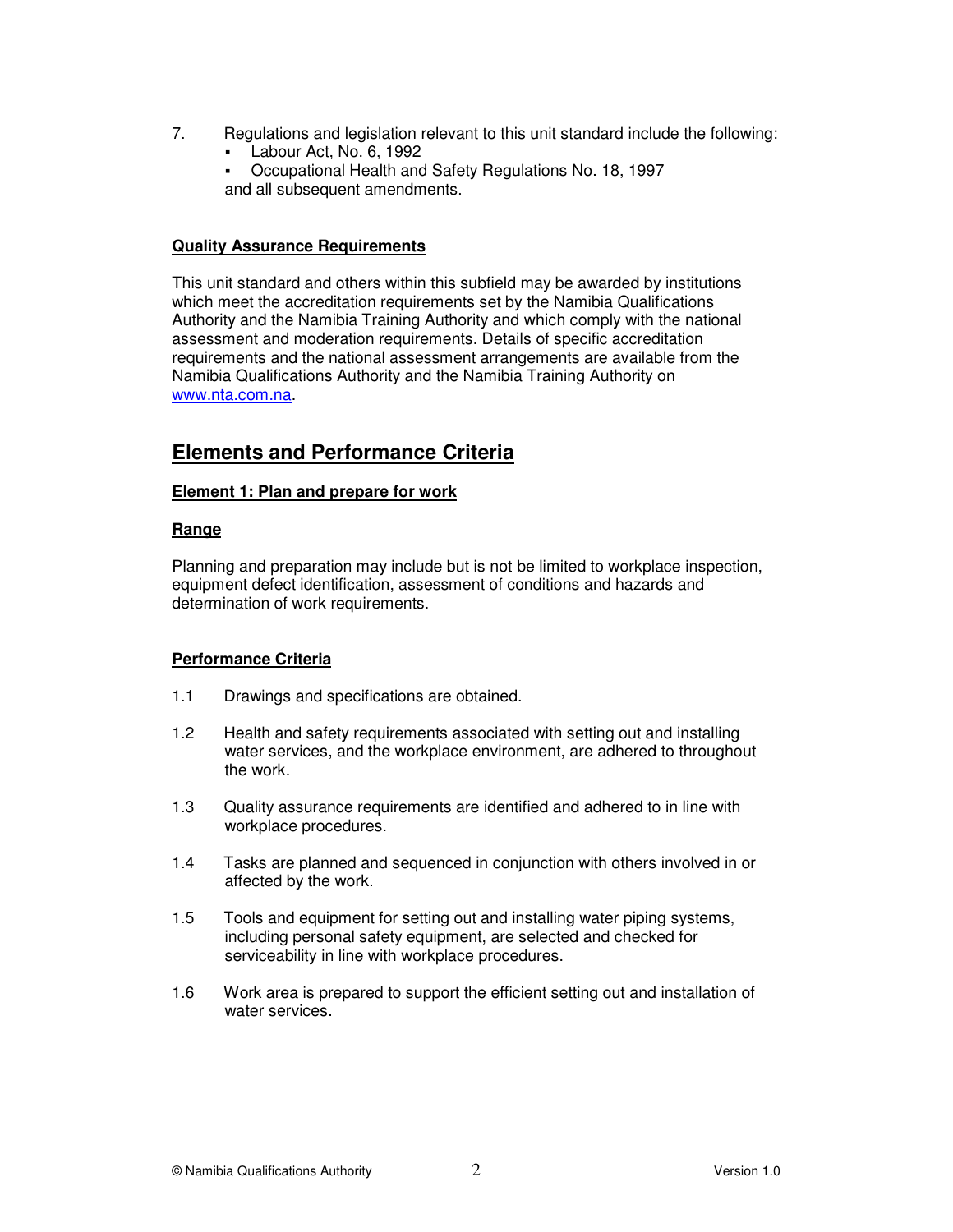#### **Element 2: Identify installation requirements**

#### **Performance criteria**

- 2.1 Quantity and type of materials are calculated from drawings and specifications or site inspection and comply with standards.
- 2.2 Materials and equipment are identified and ordered/collected in line with workplace procedures.
- 2.3 Materials and equipment are checked for compliance with standards, docket/order form and for acceptable condition.

#### **Element 3: Set out water services**

#### **Performance criteria**

- 3.1 Pipelines and fixture connection points are set out in line with drawings and specifications, with consideration to the location of existing services.
- 3.2 Measurements of building line from boundary are determined from site drawing.

#### **Element 4: Install and test pipe services**

#### **Performance Criteria**

- 4.1 Trenches are excavated in line with standards and authorities' requirements.
- 4.2 Installation of supports and clips are checked for compliance with job specification, authorities' requirements and manufacturers' specifications.
- 4.3 Pipes are installed and jointed in line with job specifications, design layout and standards without damage or distortion to pipe work, or surrounding environment and other services.
- 4.4 Installation is tested to comply with standards and authorities' requirements and adjusted.